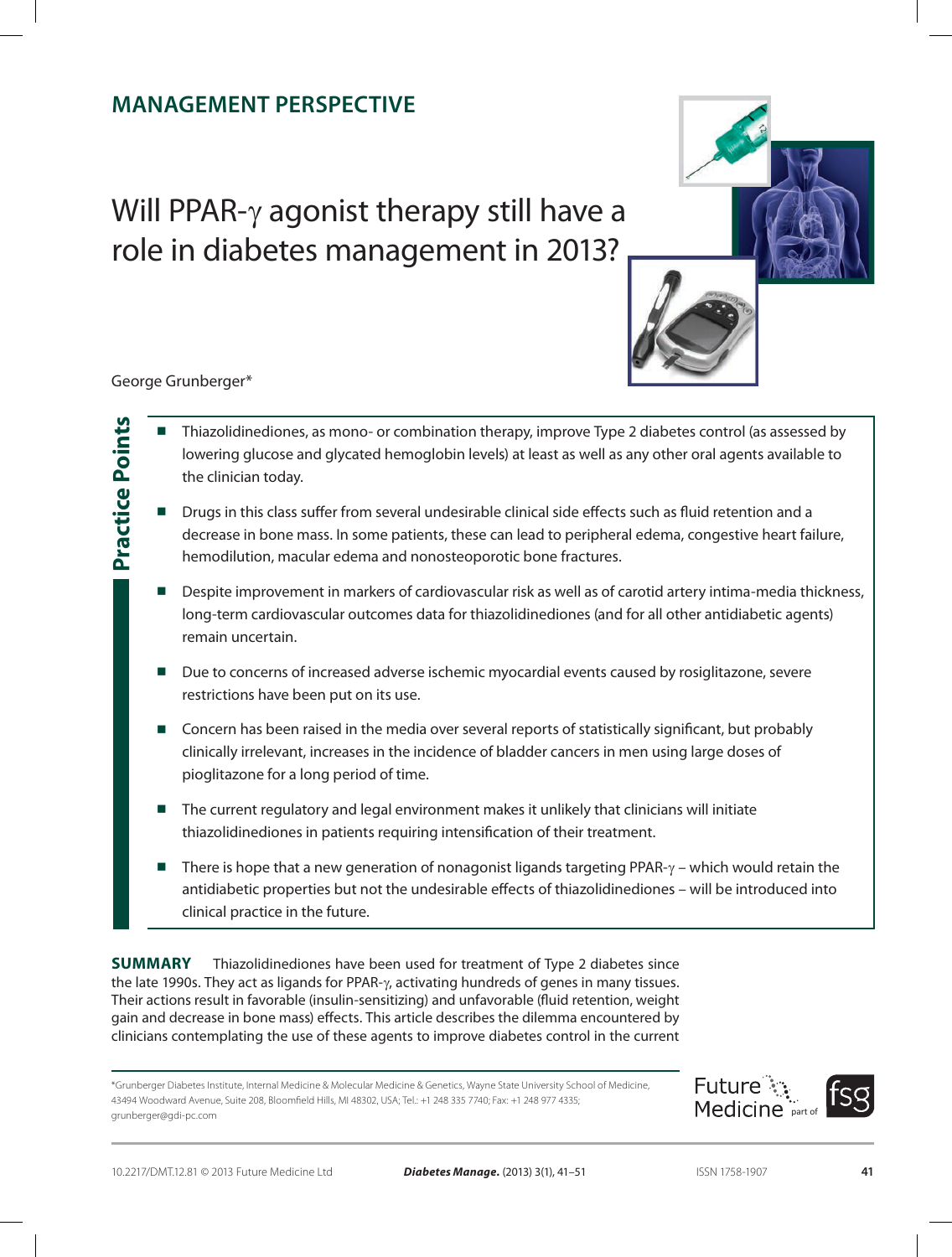environment, which is currently focused on 'protecting' the patient from the putative harm ascribed to rosiglitazone (ischemic myocardial events) and pioglitazone (bladder cancer) rather than the benefits of these therapies.

With all the excitement that greeted the arrival of PPAR‑g agonists on the diabetes scene in the mid-1990s, it would have seemed inconceivable that we would even pose the question of the very survival of these drugs just 15 years later. Yet, this is where we stand today. With the demise of troglitazone, the ban and/or severe restrictions placed on rosiglitazone use, and the current legal and regulatory onslaught of potentially damaging publicity on the fate of pioglitazone, we have to ask: is there still a place for PPAR‑g agonists in the therapeutic armamentarium for patients with Type 2 diabetes?

This article is not intended to be an exhaustive review of this class of antidiabetic drugs. Thousands of manuscripts have been devoted to that subject. Rather, it will try to briefly summarize the history of the clinical use of these medications and review how we got to the current situation. It will offer a glimpse into the mind of a clinician attempting to decide whether to employ them in his/her patients in an attempt to optimize glucose management in 2013 **(Figure 1)**. Consider a case of an otherwise healthy 52-year-old man ('John') with a 2‑year history of Type 2 diabetes, currently treated with metformin, 1000 mg twice daily, and latest HbA1c of 7.5%. Would one prescribe a thiazolidinedione (TZD), as would be entirely appropriate given the latest American College of Endocrinology (ACE)/American Association of Clinical Endocrinologists (AACE) or American Diabetes Association/European Association for the Study of Diabetes algorithms [1,2]?

TZDs (specifically ciglitazone) were discovered empirically as glucose-lowering compounds through the work mainly carried out by Takeda (Osaka, Japan) and Sankyo (Tokyo, Japan) [3,101-103] in the 1970s, long before the PPAR- $\gamma$ hypothesis was formulated [4]. Pioglitazone was eventually selected as a therapeutic candidate in 1985; the PPAR‑g hypothesis saw the light a decade later. It was not until 1997 that the first drug in this class, troglitazone (Rezulin®, Warner–Lambert, PA, USA), was approved in the USA, in a contentious but fastest-ever approval process by the US FDA for a diabetes drug [201].

Troglitazone was touted as a revolutionary way to treat Type 2 diabetes, the first drug to attack one of the principal pathophysiological targets, insulin resistance [201]. Indeed, due to its

unique mechanism, it was included in one of the arms of the NIH-funded Diabetes Prevention Program [5].

Just 2 months after its launch in the UK the manufacturer (Glaxo-Wellcome, Brentford, UK) withdrew troglitazone (Romozin®) due to the US reports of idiosyncratic hepatic reactions leading to liver failure and some deaths. "The drug's risks outweigh its benefits", stated the British Medicines Control Agency [6].

In October 1997, the FDA received 35 reports of liver failure in patients on troglitazone (Rezulin); by November the number rose to 135 patients and six deaths. When an otherwise healthy participant in the Diabetes Prevention Program on Rezulin died in May 1998 after liver failure and liver transplant, the National Institute of Diabetes and Digestive and Kidney Diseases discontinued the troglitazone arm of the study [202]. In February 1999, the number of deaths subsequent to liver failure in patients on troglitazone exceeded 100, and an additional 738 reported other serious adverse reactions. The FDA estimated that patients on troglitazone incurred a 1200-fold increased risk of hepatic failure than patients not taking it [201]. By the end of 1999, 215 deaths had been reported in association with the use of troglitazone (the FDA press office confirmed 85 cases of liver failure with 58 deaths) [201]. It was not until March 2000 that the FDA agreed to remove troglitazone from the US market, citing the availability of 'safer' alternative TZDs, rosiglitazone and pioglitazone, both marketed since 1999 (as Avandia®, GlaxoSmithKline, WV, USA and Actos®, Takeda, Japan, respectively) [203].

So, how have these two 'safer' alternative drugs fared? Both drugs were approved to improve glycemic control in patients with Type 2 diabetes who failed initial treatment with lifestyle modifications. Data gathered from large randomized, double-blind prospective Phase III trials confirmed that they were capable of lowering glucose and HbA1c levels more than placebo, and typically to the same degree as the then-marketed biguanides and sulfonylureas. Furthermore, they could be combined with either or both of those therapeutic modalities, owing to their complementary mechanism of action. Again, the goal here is not to review the data of those trials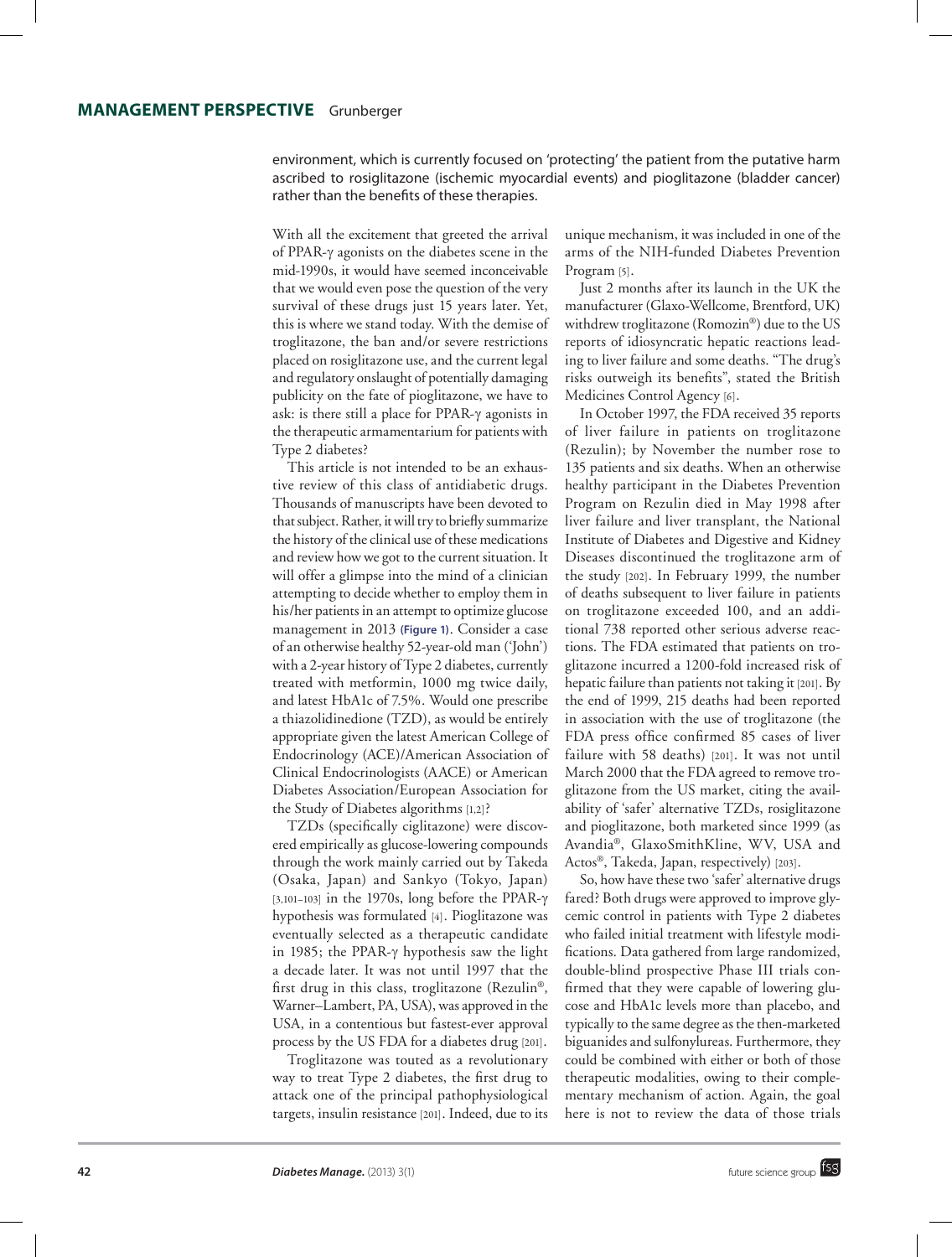proving the efficacy of TZDs in improving diabetes control. That issue has been settled and no one questions the ability of these drugs to lower glucose. For those readers who wish to review the results of the studies leading to regulatory approvals of Avandia and Actos, several succinct reviews have been published previously [7–9]. The issue at hand is the potential utility of these agents in our future therapeutic armamentarium, now that we have both long-term data associated with the use of rosiglitazone and pioglitazone as well as several new classes of drugs approved for patients with Type 2 diabetes.

A body of exciting evidence had accumulated for the use of both rosiglitazone for diabetes prevention and for durability of initial monotherapy [10,11], and pioglitazone for diabetes prevention and for potentially reducing the rate of cardiovascular events [12,13]. A bright future was predicted for both drugs to either prevent or delay the onset of Type 2 diabetes and possibly to ameliorate the cardiovascular risk among patients with Type 2 diabetes. The latter was an especially desired outcome given the fact that at least two thirds of these patients succumb to the consequences of cardiovascular disease [14]. The excitement was fueled by positive results of preclinical studies and by those assessing surrogate markers for cardiovascular risk (e.g., decreased inflammation, assessed by a decrease in highsensitivity C-reactive protein, a favorable effect on NF-kB, a favorable effect on coronary and peripheral vasodilation, improved blood pressure, decreased vascular smooth muscle cell and neointimal proliferation, reduced plasma nitrotyrosine, reduced von Willebrand antigen, increased adiponectin and reduced carotid artery intima‑media thickness [CIMT]) [15–18].

Investigators realized early on that, although they belong to the same therapeutic class, troglitazone, rosiglitazone and pioglitazone are not identical drugs. TZDs are all ligands for PPAR-γ, but they have varying selectivity for the receptor and in different tissues. It was revealed that there is only approximately a 25% overlap among the genes activated/inhibited by the three ligands. In a study by Sears *et al.*, 300 genes were identified to be affected by TZD, with each ligand having a unique but overlapping signature [19]. All three drugs affected only 91 genes identically. The authors noted distinct expression profiles and transcription kinetics.

PPAR agonists display distinct characteristics since, although they all contain the same



**Figure 1. The clinician's thought process when considering thiazolidinediones for Type 2 diabetes.** TZD: Thiazolidinedione.

active TZD ring, they have different side chains **(Figure 2)**. Thus, they differ in their pharmaco‑ logical potency; the PPAR-binding affinity of rosiglitazone is 100-fold greater than that of troglitazone and over 30-times that of pioglitazone [20]. The rank order of binding affinities of the PPAR agonists (rosiglitazone > pioglitazone > troglitazone) is consistent with their dose requirements for *in vitro* stimulation of glucose transport and their antihyperglycemic activity. It was hypothesized that their effects reflect their ability to induce adipocyte differentiation, and hence to increase free fatty acid uptake in white adipose tissue. Interestingly, clinically relevant differences were clearly revealed in studies of their effects on lipid status [21].

Despite their different degrees of potency at the receptor level, all the PPAR agonists are insulin 'sensitizers' (i.e., they alleviate insulin resistance in insulin-sensitive tissues). The beneficial metabolic effects of PPAR agonist treatment of human Type 2 diabetes include lowering of glucose levels and of HbA1c, increasing insulin sensitivity and improving pancreatic islet  $\beta$ -cell function, increasing HDL levels and variable lowering of LDL levels, lowering of diastolic blood pressure, decreasing levels of microalbuminuria, and increasing levels of the PAI1 and tissue plasminogen activator [22].

Many of these effects are possibly interconnected. Lowering of plasma free fatty acid levels might decrease the intracellular triglyceride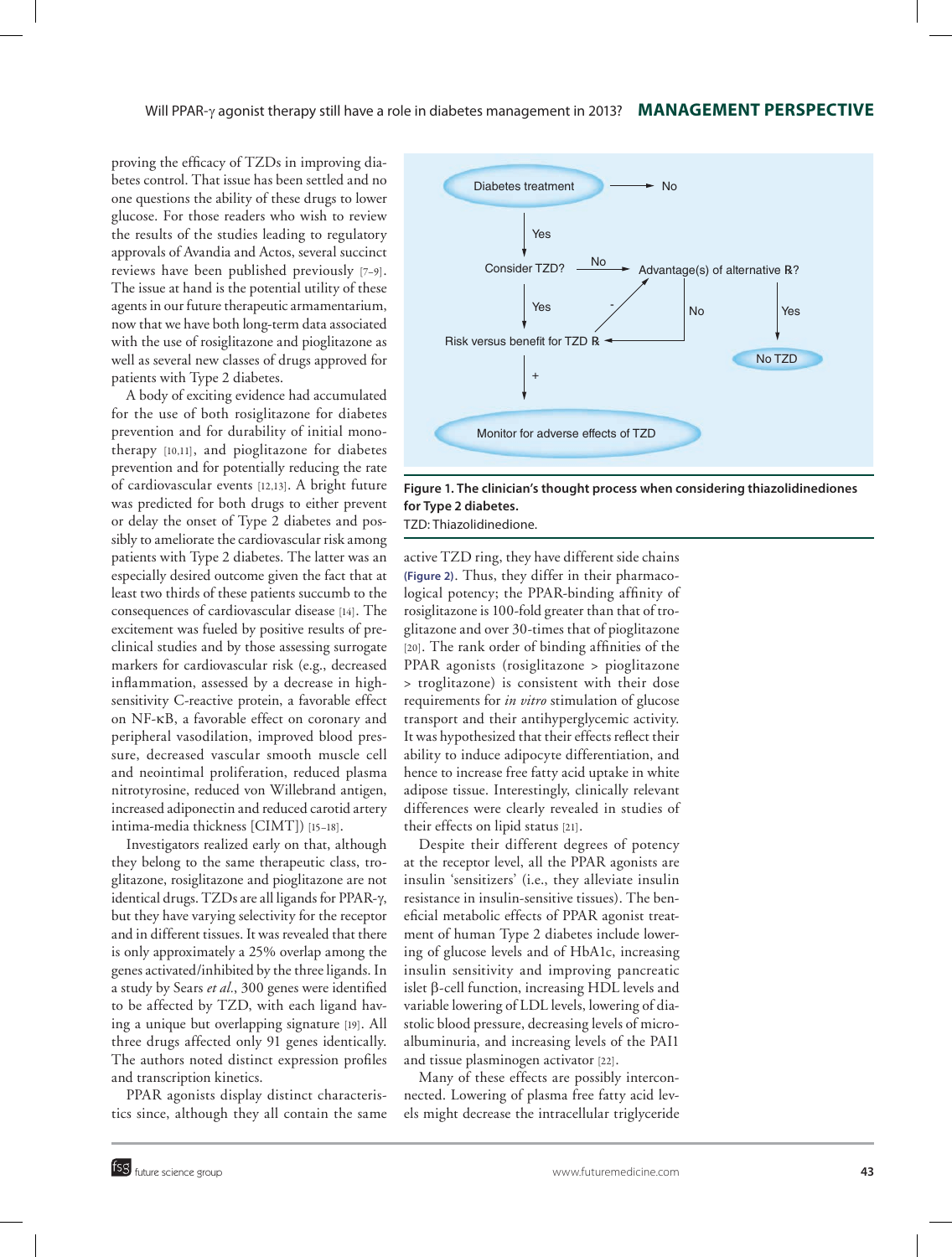### **MANAGEMENT PERSPECTIVE** Grunberger



**Figure 2. Structure of thiazolidinediones.**

accumulation and improve 'lipotoxicity' [23] and, thus, improve the glucose metabolism in the liver, muscle and adipose tissue. This would result in improved glycemic control.

In clinical trials, all TZD agents lowered glucose levels and HbA1c to approximately the same degree, by approximately 1% [24]. Of course, as with any antidiabetic agents, a more absolute decrease in glucose levels will be noted with higher baseline HbA1c values [25]. Although there has been a dearth of head-to-head randomized control trials among antihyperglycemic drugs, most investigators believe that there is little absolute difference in the glucose-lowering abilities of major classes (e.g., metformin, sulfonylureas, TZDs and incretin analogs) [1,2,26].

The story of rosiglitazone has been a subject of many papers, TV programs, the FDA, and US Congressional hearings [204]. Briefly, the initially positive feelings about the drug (engendered by the favorable effects on cardio‑ vascular risk factors and results of trials such as DREAM and ADOPT) were thrown into doubt by the meta-analysis of Nissen and Wolski that alleged adverse effects of rosiglitazone on cardiac event rates [27]. These allegations were supported by some  $[28-33,205]$ , but not by others [34,35]. Interestingly, large-scale randomized trials did not show convincing data regarding

the dangers of rosiglitazone on cardiovascular outcomes [36–39]. Regardless of actual data from randomized clinical trials, the drug was declared to be 'poison' in the court of public opinion and sentenced to a slow death, first by its being taken off the market by the EMA [206] and then severely restricted by the FDA [207].

Thus, it would be exceedingly difficult for our clinician to put John on rosiglitazone in 2013. (per Risk Evaluation and Mitigation Strategy stipulation: "Before starting a new patient on rosiglitazone, you must determine that they are unable to achieve glycemic control on other diabetes medications, and (in consultation with you), that they have decided not to take pioglitazone (Actos) for medical reasons. You must inform them of the product's risk information, including the current state of knowledge about the potential increased risk of myocardial infarction associated with the use of rosiglitazone. Also inform them that pioglitazone (Actos) has not been shown to be associated with an increased risk of myocardial infarction.")

Thus, with the rosiglitazone option all but gone, one is now left to decide whether John could be placed on pioglitazone in addition to metformin therapy in order to improve his glycemic control and hopefully prevent the dreaded long-term complications of Type 2 diabetes. There is no question that pioglitazone improves glucose control, which is the very reason for its use in someone with uncontrolled diabetes. The current question is whether that beneficial effect outweighs potential risks associated with its use. What are those adverse effects?

Aside from the potential beneficial cardiovascular effects [13], most of the effects are shared with rosiglitazone. A recent review outlined the concerns about the long-term safety of TZDs [40]. Peripheral edema, increased intravascular volume and, thus, increased weight have been noted from the earliest studies of both rosiglitazone and pioglitazone [41]. A significant increase in the rates of congestive heart failure in a certain proportion of these patients have likewise been reported early on and confirmed in later large-scale studies [13,39]. Therefore, both agents have carried a black box warning about the exacerbation of congestive heart failure from the time of their approval. Both drugs are contraindicated in patients with known class III and IV New York Heart Association congestive heart failure, and they are to be discontinued if such a complication develops. This bothersome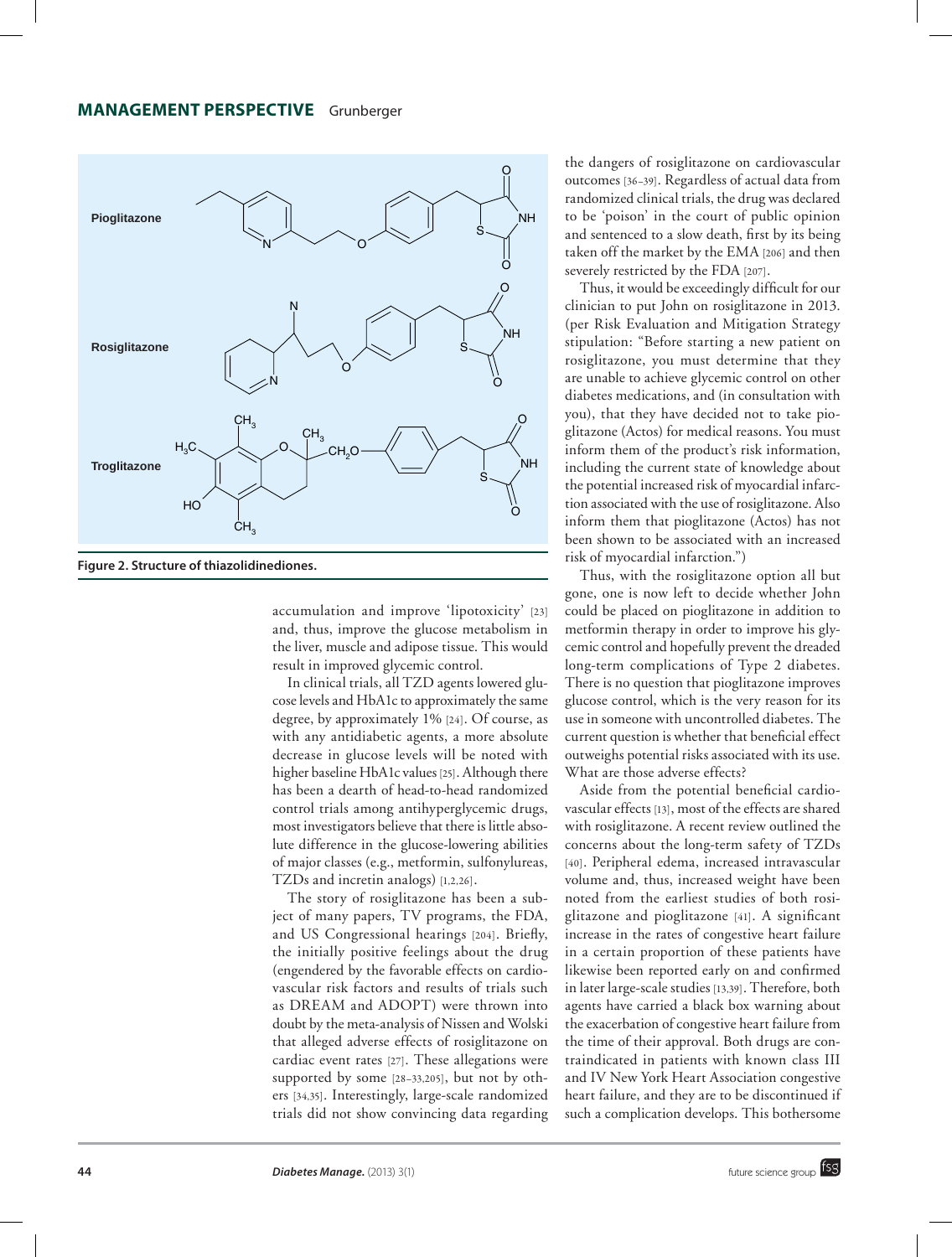effect is due to PPAR-γ activation in cells of the juxtaglomerular apparatus and distal nephron, upregulating expression and translocation of the collecting duct epithelial sodium channel, leading to sodium reabsorption, increased plasma renin activity and fluid retention [41].

A significant decrease in hemoglobin, hematocrit, white blood cells and platelets has been noted with TZDs [42] and has been assumed to be due to hemodilution. However, is has been noted that total body water did not increase in the patients with decreased blood counts. It has been suggested that pioglitazone may actually suppress bone marrow, possibly by marrow fat infiltration [43].

TZDs have been shown to decrease osteoblast differentiation and increase osteoclast formation in preclinical and early clinical work [44–48]. The possible resulting bone loss was tied to PPAR‑g activation in bone marrow. The clinical impact of these findings became apparent in analysis of data from the ADOPT study (which used rosiglitazone) [11]. Women assigned to take rosiglitazone experienced approximately a doubling of nonosteoporotic fractures, mainly in the humerus, hand and foot. These results launched extensive global investigations to assess their generalizability. Reductions were indeed found in markers of bone formation and a reduction in bone mineral density along with resulting significant increases in bone fractures for both rosiglitazone and pioglitazone were found not only in women, but also in men in some analyses. Just to cite several examples, Medicare recipients on TZDs have experienced more fractures than those on metformin or sulfonylureas [49]. Women with Type 2 diabetes on TZDs in Detroit, MI, USA, had almost double the number of fractures than those treated with other agents [50], long-term exposure to TZDs was associated with more fractures and hospitalizations in women in Taiwan [51], pioglitazone was associated with an increased risk of fractures in a prospective population-based study conducted in BC, Canada [52]. It was estimated that 86 patients would have to be treated with a TZD for 3 years in order to diagnose an excess fracture [52]. A meta-analysis of ten randomized control trials and two observational studies (involving over 44,000 patients) confirmed a doubling of fractures among women taking a TZD [53]. In an analysis of the database from integrated pharmacy and medical claims involving almost 145,000 patients with Type 2 diabetes, both

rosiglitazone and pioglitazone were associated with an approximately 40% increase in fractures among both women and men [54]. Finally, examination of the FDA Adverse Event Reporting System revealed higher reporting of fractures with TZD users than with other antidiabetic agents [55]. In an intriguing study attempting to elucidate mechanisms underlying the increased fracture risk, pioglitazone but not metformin use for 24 weeks increased sclerostin (a negative regulator of bone formation) and CTX in men with Type 2 diabetes [56].

The latest wrinkle introduced into the clinician and patient's consideration of using a PPAR- $\gamma$  agonist was the reports of possibly increased incidence of bladder cancer among pioglitazone users. It was known since the early 1990s from preclinical work that pioglitazone increased transitional cell neoplasms in male rats [57]. Thus, after approval of Actos in 1999, the FDA mandated a 10-year observational postmarketing study to assess any possible association with bladder cancer in patients with Type 2 diabetes. It was not until 2003 that the manufacturer of pioglitazone submitted the outline of the study to the FDA. That ongoing study involves patients with Type 2 diabetes followed at Kaiser Permanente Northern California (CA, USA; cohort recruited from 1 January 1997; n = 193,009). During this follow-up period they published a planned mid-point interim analysis [58,208] that indicated that overall there was no increase of bladder cancer among the 30,173 patients who used pioglitazone. However, they found that there was increased risk (hazard ratio [HR]: 1.4; 95% CI: 1.03–2.0) for patients taking the drug for over 2 years. A higher risk was also seen with the highest cumulative dose of pioglitazone (>28,000 mg; HR: 1.5; 95% CI: 1.1–2.2). These findings were confirmed in analysis of data from the French National Health Insurance Information System [59], where they found an increased risk of bladder cancer among the 155,535 patients exposed to pioglitazone (in comparison with the remaining 1,491,060 patients who were not exposed to the drug) associated with a higher cumulative dose (HR: 1.75) and longer duration of exposure (HR: 1.36). Interestingly, in the FDA-requested 8-year interim analysis of the Kaiser Permanente data (up to 31 December 2010), the previously reported associations between the use of pioglitazone and bladder cancer have disappeared [208]. In the meantime, several other analyses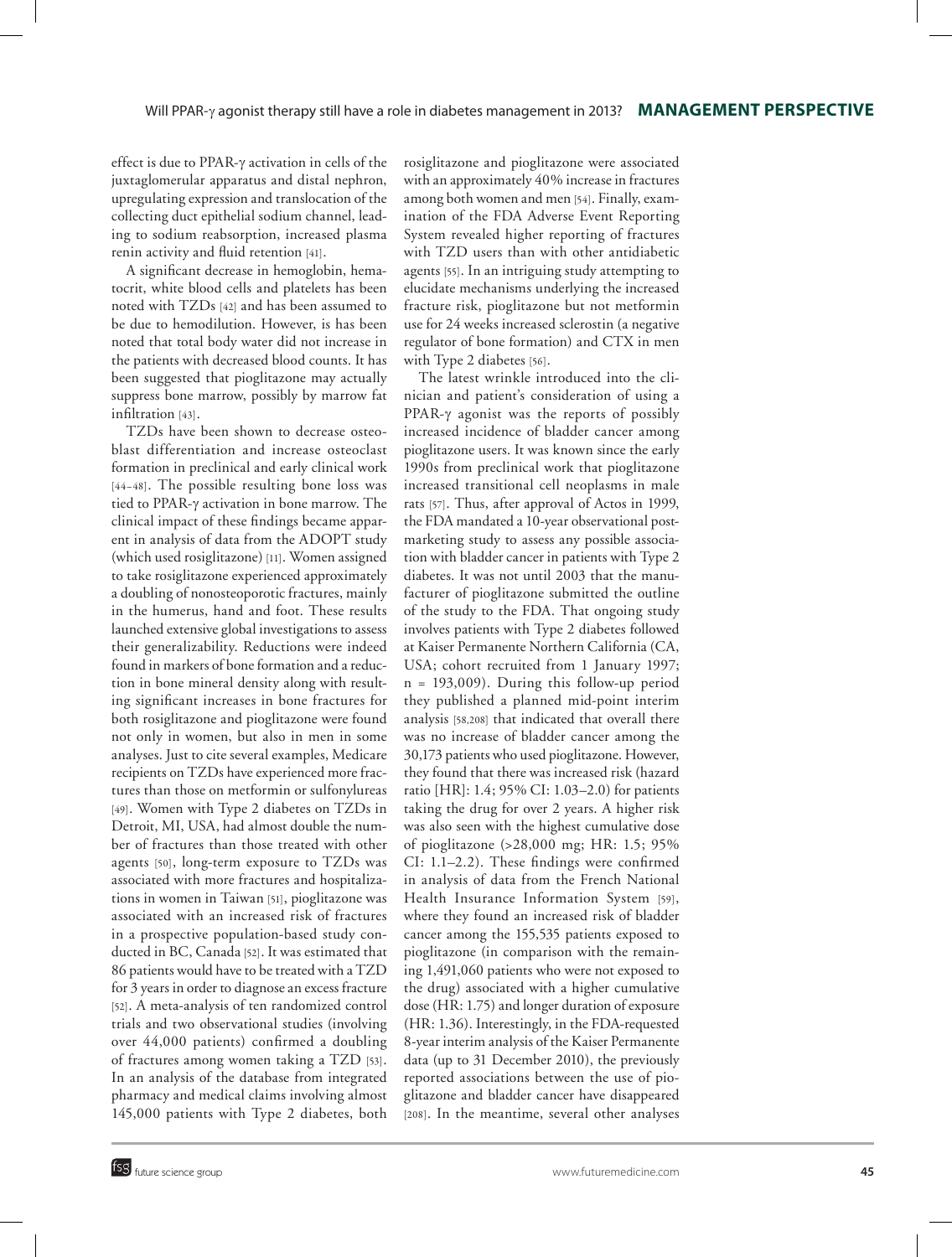have been reported, mostly showing statistically significant increased incidence of bladder cancer associated with pioglitazone use. For example, a retrospective cohort study of general practices in the UK reported an HR of 1.83 (95% CI: 1.10–3.05) for use of pioglitazone, and the rate was increased with duration and exposure to the drug [60]. A meta-analysis involving 2,657,365 patients showed a risk ratio of 1.22 (95% CI: 1.07–1.39) for pioglitazone and no such association for rosiglitazone [61]. The FDA's Adverse Event Reporting System survey yielded an odds ratio for pioglitazone of 4.30 (95% CI: 2.82–6.52) [62]. A cohort study (n = 18,459 on a TZD) of The Health Improvement Network in the UK (from 2000 to 2010) showed that the risk of bladder cancer increased with time from the initiation of TZD, but not in those patients using a sulfonylurea [63]. For the practicing clinician, the absolute risk faced by an individual patient is more relevant; thus, in the meta-analysis [61], pioglitazone users in randomized clinical trials faced a 0.37% chance of being diagnosed with bladder cancer (i.e., 99.63% chance of not being diagnosed) as compared with a 0.24% risk in nonusers of pioglitazone. In cohort studies, the risk in pioglitazone users was 0.11% versus 0.13% in nonusers. Overall, the vast majority of newly discovered bladder cancers occur in men and in very early stages. The mechanisms underlying this observation are still being speculated, but do not appear to result from direct interaction with the receptor. The effect of pioglitazone on male rat urothelium is apparently preventable by dietary modifications, suggesting a mechanism related to altered urine milieu. It has been, for example, postulated that PPAR agonists could change the urine composition and produce toxic urinary solids that could lead to increased cell proliferation and tumor formation [64–66]. Interestingly, rosiglitazone was reported to act as a promoter of hydroxybutyl(butyl)nitrosamine-induced urinary bladder cancers in female Fischer-344 rats, suggesting another possible mechanism [67].

In any event, the regulatory agencies have amended the prescribing information for pioglitazone and declared that the agent should not be used in those with active bladder cancer and suggested that pioglitazone be used with caution in patients with a prior history of bladder cancer. Patients should be counseled to report any signs or symptoms of blood in the urine, urinary urgency, pain on urination, or back or abdominal pain [209].

The possible association of macular edema with the use of TZDs was first reported in 2006. Although the first report was from a retrospective chart review, eight out of 11 patients followed long-term had resolution of macular edema after stopping TZD [68]. In a prospective study, the overall incidence of new cases was very small (0.6%), but significantly higher (by 60%; 95% CI: 1.4–1.8) in those using pioglitazone compared with those who were not [69]. It is possible that fluid overload could be responsible for this observed association [68].

So, are there any arguments left for actually picking a TZD for our patient? It is now impossible to add rosiglitazone to his antihyperglycemic regimen in Europe and it would be exceedingly difficult to do so in the US, given the FDA-mandated restrictions on its initiation under Risk Evaluation and Mitigation Strategy. Thus, with pioglitazone as the only drug in the class still available, given the above possible adverse near- and long-term considerations, how do the pro arguments stack up in 2013? First, the drug does lower glucose and HbA1c, the *sine qua non* of antidiabetic therapy. Second, most of the widely accepted cardiovascular risk factors (lipid profile, free fatty acid levels and other indicators of insulin resistance; e.g., blood pressure and inflammation markers) lean in a favorable direction.

Third, the currently best-validated, noninvasive surrogate marker for atherosclerosis, CIMT has been affected by TZDs more positively than by other antihyperglycemic agents in most studies. CIMT is correlated with acute myocardial infarction, stroke and other indicators of cardiovascular disease, but it is not a validated risk marker (currently, only LDL‑cholesterol is). For example, the CHICAGO study randomized 462 low-risk patients with Type 2 diabetes (mean duration of diabetes mellitus: 7.7 years, mean HbA1c: 7.4%, excluding those with congestive heart failure, left ventricular ejection fraction <40% and those on diuretics or angiotensinconverting enzyme inhibitors, or with significant cardiac valvular disease) [18]. The 72-week study used either pioglitazone or glimepiride. Absolute CIMT decreased slightly with pioglitazone while it increased in those treated with glimepiride (p = 0.02); absolute mean CIMT increased more in the glimepiride than the pioglitazone group (p = 0.008). The PERISCOPE trial involved patients at higher risk in a secondary prevention study, also comparing pioglitazone with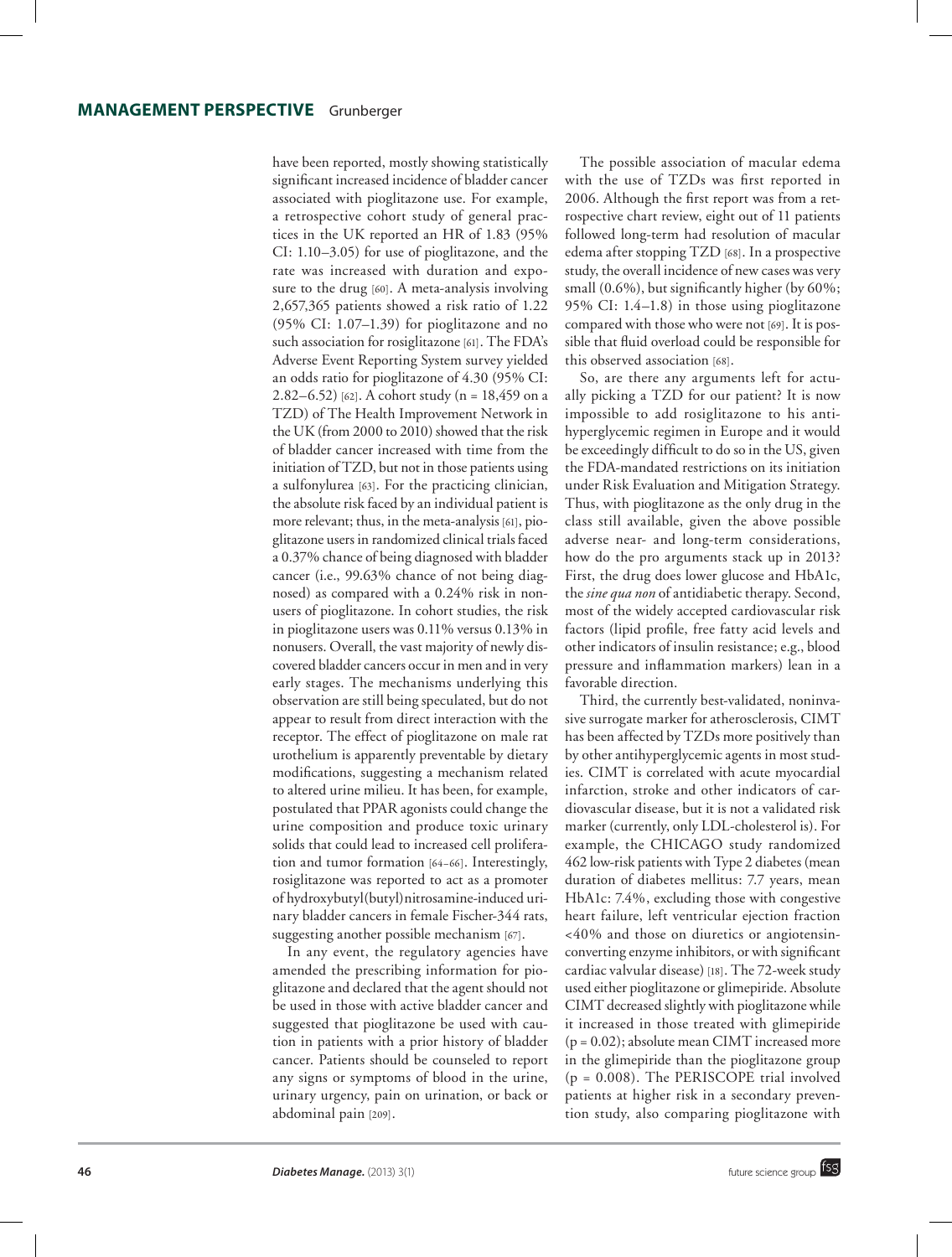glimepiride in 547 patients [70]. Only 66% of the randomized patients actually underwent primary analysis of the data, but pioglitazone was superior to glimepiride at the primary end point (change in percent atheroma volume). The least squares mean of the percent atheroma volume increased in those on glimepiride and decreased in those on pioglitazone ( $p = 0.002$ ). The APPROACH study, another intravascular ultrasound trial, randomized patients to rosiglitazone or glipizide. There was no change in primary end point (percent atheroma volume), but normalized atheroma volume was significantly reduced by the TZD  $(p = 0.04)$  [71].

Fourth, effects of TZDs on actual cardiovascular outcomes have been more difficult to come by. PROactive was the first study designed to assess the effect of an antidiabetic agent on cardiovascular outcomes [13]. In this study, randomizing 5238 high-risk patients with Type 2 diabetes, pioglitazone was compared with placebo. Ever since it was reported in 2005, spirited debate has raged about the interpretation of results of a study that failed to meet its primary (all-cause mortality, nonfatal myocardial infarc‑ tion, stroke, acute coronary syndrome, endovascular or surgical intervention in the coronary or leg arteries, or above-the-knee amputation;  $p = 0.095$ ), but met the principal predefined secondary (all-cause mortality, myocardial infarction or stroke;  $p = 0.027$ ) end point. The RECORD compared, in a randomized, openlabel design, addition of rosiglitazone or placebo to metformin and sulfonylurea-failing patients with Type 2 diabetes [39]. There were no differences in the primary end point – hospitalization or death from cardiovascular causes (HR: 0.99). As in PROactive, patients in this study did have a higher incidence of congestive heart failure and fractures. As mentioned above, three large-scale cardiovascular outcomes studies in high-risk patients with Type 2 diabetes did not show any clear-cut benefit of rosiglitazone, but neither did they confirm the worries about the drug causing ischemic heart disease events [36–38]. Hopes were running high that we would finally be able to assess the cardiovascular outcomes of both TZDs in a head-to-head trial (TIDE), which was planned to be complete in 2015 [72]. One of the two points investigated was "to test the cardiovascular effects of long-term treatment with rosiglitazone or pioglitazone when used as part of standard of care compared with similar standard of care without rosiglitazone or pioglitazone in

patients with Type 2 diabetes who have a history of or are at risk for cardiovascular disease." However, due to external pressures (e.g., US Senators C Grassley and M Baucus writing: "After reading these documents, we would like to know what steps the FDA has taken to protect patients in the TIDE trial, and why this trial is allowed to continue.") [210], recruitment into the study was halted and the FDA placed the trial on 'full clinical hold' in September 2010 [73]. It was considered unethical to randomize patients into the rosiglitazone arm given the cloud over the drug. Ironically, this study was designed precisely to find out whether the allegations about the causative link between rosiglitazone and ischemic myocardial events were true.

### **Conclusion & future perspective**

One of the vexing realities in diabetes management is the imperative need to individualize or 'personalize' therapeutic choices. There is no one preferred way to treat a patient. This concept was explicitly expressed in the latest position statement of the American Diabetes Association and European Association for the Study of Diabetes, which incorporated the 'patient-centered approach' into its very title [2], and previously discussed in the AACE/ACE glycemic algorithm [1]. Many variables come to play when a clinician needs to intensify treatment choices in order to achieve optimal glucose control in a specific patient. Age, life expectancy, presence of cardiovascular disease and other diabetic complications (especially nephropathy and neuropathy), hypoglycemia unawareness, socioeconomic status, living arrangements, ability to function independently, and importantly, the patient's interest in optimizing diabetes control, serve as few of the critical considerations. When one attempts to improve diabetes control, the choice is not between another drug and placebo, but between different drugs. Most of the randomized trials referenced in the FDAapproved package inserts present data from relatively small-scale, short-term (often as brief as 12–18 weeks) Phase III studies, often with the agent in question as monotherapy or in a two-drug combination therapy tested against placebo. In the case under consideration here, our patient might be expected to live for more than 30 additional years and we simply do not have sufficient safety or outcomes data for any of the available agents (with the possible exception of insulin).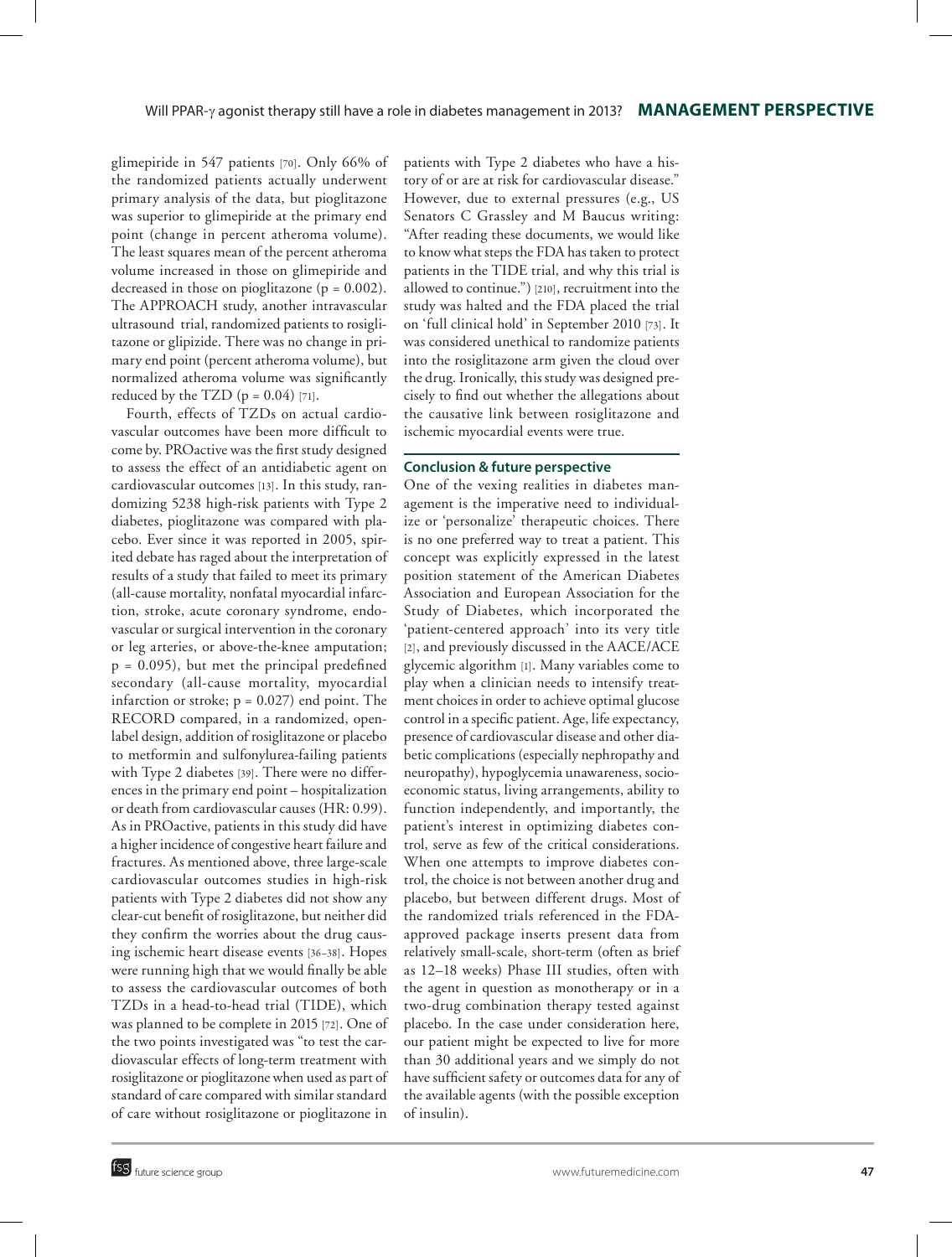Another consideration that often gets overlooked is the patient's (and often clinician's) ability to sort out the absolute versus relative risks associated with the use of any particular agent. They are constantly assaulted with a barrage of TV or Internet advertisements for malpractice lawyer outfits emphasizing the serious risks of these drugs. For the patient trying to actually look into these claims, the package inserts or popular literature might describe 'hazard risks' or 'odds ratio', or perhaps percentage increase of a specific adverse event. What is usually not described is the absolute risk or that patient's chance of suffering from that event in absolute terms that he/she could actually understand and put into context of the risks he/she takes in the course of his/her daily life (driving a car, using power tools or taking over-the-counter preparations). For example, in the article that created the 'Avandia scare', patients on rosiglitazone had a 43% increased risk (odds ratio 1.43) of myocardial infarction and 64% increased risk of death from cardiovascular causes (odd ratio: 1.64), certainly very frightening numbers [27]. If one actually reads the manuscript, the picture is very different: the absolute rate of myocardial infarction in those taking rosiglitazone was 0.60% and those in the control group was 0.62% (i.e., higher), meaning that 99.4% of patients on rosiglitazone did not suffer myocardial infarction. For cardiovascular death, the absolute rate was 0.38% and 0.24%, respectively; meaning that 99.6% of those on rosiglitazone did not die from cardiovascular causes. One can only imagine the patient's reaction to the choice of rosiglitazone if he/she were presented with the actual and not the relative risk. In another relevant example, the 'frightening' Actos bladder cancer scare, in the initial report from the French national health insurance system the published hazard risk was 1.22, calculated from the absolute incidence rates of 49.4 and 42.8 per 100,000 person-years for pioglitazone and control groups, respectively [59]. In other words, a pioglitazone-exposed patient had an absolute risk of 0.05% (or one in 2000) per year of being diagnosed with bladder cancer or a 99.95% chance of not being diagnosed with bladder cancer. To put that into perspective, if examines the alleged benefits of taking pioglitazone in the PROactive study, for every 100 patients taking the drug, one nonfatal myocardial infarction would be prevented over 34.5 months (i.e., 1% of patients benefit); for

stroke prevention, the number needed to treat was 125 [13]. Thus, although the benefit would not be overwhelming, it certainly dwarfs, in absolute terms, the putative risk of bladder cancer diagnosis. I believe that most patients would be willing to take such odds in most of their daily choices. What is usually not considered is the cost of not advancing therapy and allowing diabetes to remain uncontrolled.

To summarize, it is unlikely in the current practice environment that our clinician would choose pioglitazone as an additional agent for the regimen in our metformin-failing patient. However, it is still possible that pioglitazone might get a second chance. It recently became available as a generic drug and, thus, might soon offer a less expensive option (the US exclusivity expiration date was 17 August 2012). If the final analysis of the 10-year data on bladder cancer association turns out to be negative, that argument against its prescription might disappear. Likewise, if an analysis of long-term cardiovascular outcomes among pioglitazone users turns out to be beneficial, more clinicians might choose to prescribe it. Pioglitazone does remain an effective agent to reduce glycemia and is the only true insulin sensitizer still on the market. However, the proven increase in fracture risk might give the clinician a reason to pause, especially if faced with a young woman or someone at increased baseline risk of fractures. The potential for fluid retention and plasma volume expansion, leading in some patients to peripheral edema and even congestive heart failure, also need to be considered and discussed with the patient.

There have been some positive developments that could potentially rescue PPAR‑g-targeted therapy. It is beyond the scope of this paper to describe them. Briefly, it is clear by now that direct binding of TZDs to PPAR‑g in multiple tissues has led to the activation of many genes in multiple tissues in a nonspecific manner. This scattershot approach has given us both the desirable and undesirable clinical effects described above. The future specific approach to the PPAR-γ pathway might involve nonagonist ligands that instead block Cdk5-mediated serine 273 phosphorylation of PPAR‑g. This action results in potent antidiabetic effects without causing fluid retention or inhibition of bone formation [40,74–76]. While this approach is quite promising, it remains unavailable to our practitioner in 2013.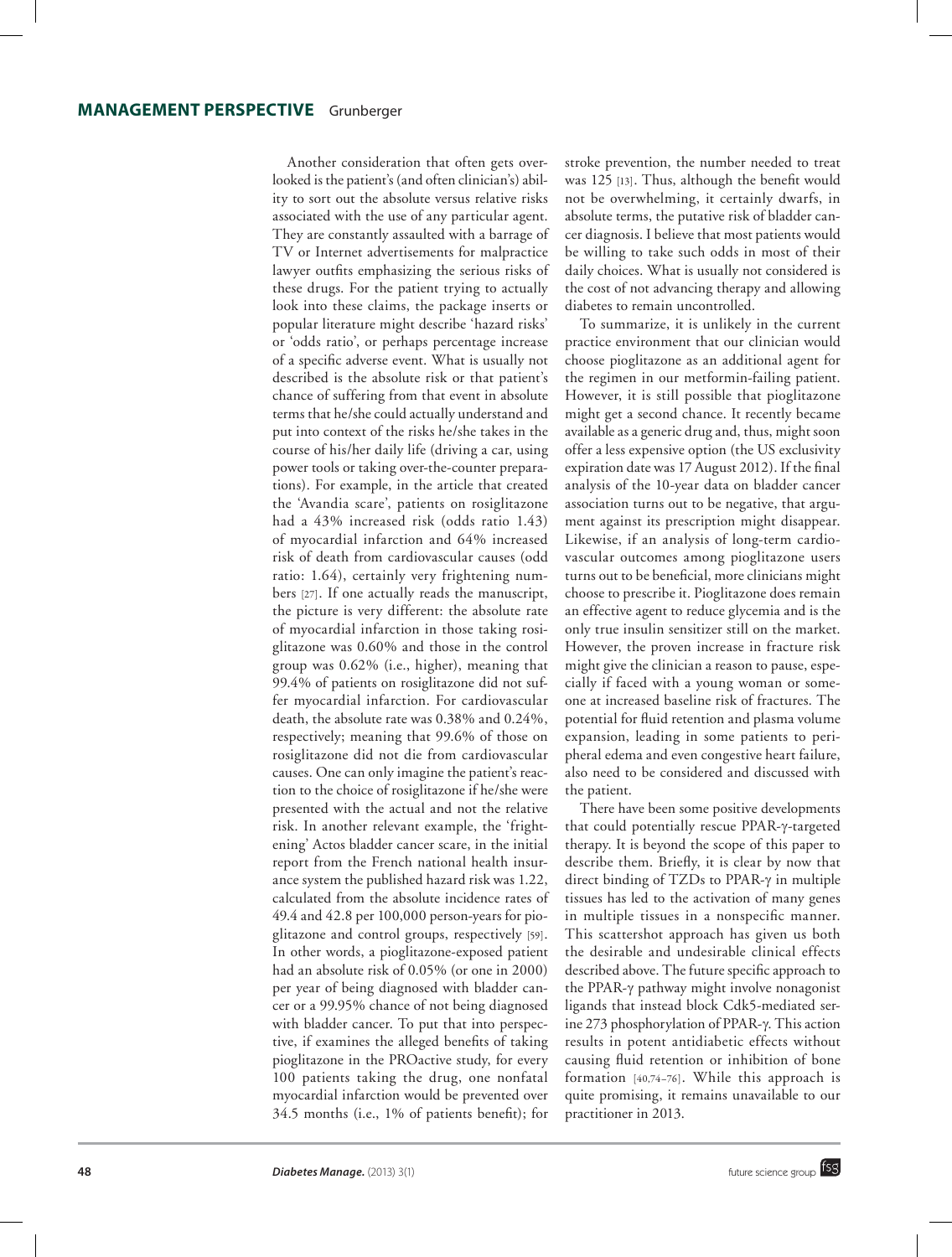## Will PPAR-y agonist therapy still have a role in diabetes management in 2013? **MANAGEMENT PERSPECTIVE**

*in the manuscript apart from those disclosed.*

*relevant affiliations or financial involvement with any organization or entity with a financial interest in or financial conflict with the subject matter or materials discussed* 

*No writing assistance was utilized in the production of* 

#### **Financial & competing interests disclosure**

*Over the past 12 months, G Grunberger has received research support from GlaxoSmithKline, Eli Lilly, Amylin, Janssen and Novo Nordisk. G Grunberger has served on speakers' bureaus for Takeda, Merck, Novo Nordisk, Sanofi, Eli Lilly, Amylin and Santarus. The author has no other* 

**References**

Papers of special note have been highlighted as:

- <sup>n</sup> of interest
- 1 Handelsman Y, Mechanick JI, Blonde L *et al*. American Association of Clinical Endocrinologists medical guidelines for clinical practice for developing a diabetes mellitus comprehensive care plan: executive summary. *Endocr. Pract.* 17, 288–302 (2011).
- 2 Inzucchi SE, Bergenstal RM, Buse JB *et al*. Management of hyperglycemia in Type 2 diabetes: a patient-centered approach. Position statement of the American Diabetes Association (ADA) and the European Association for the Study of Diabetes (EASD). *Diabetes Care* 35, 1364–1379 (2012).
- 3 Sohda T, Mizuno K, Imamiya E *et al*. Studies on antidiabetic agents. II. Synthesis of 5-[4-(1-methylcyclohexylmethoxy)-benzyl] thiazolidine-2,4-dione (ADD-3878) and its derivatives. *Chem. Pharm. Bull.* 30, 3580–3600 (1982).
- 4 Forman BM, Tontonoz P, Chen J, Brun RP, Spiegelman BM, Evans RM. 15-deoxy-Δ12, 4-prostaglandin  $J_2$  is a ligand for the adipocyte determination factor PPAR‑g. *Cell*  83, 803–812 (1995).
- 5 Knowler WC, Barrett-Connor E, Fowler SE *et al.*; Diabetes Prevention Program Research Group. Reduction in the incidence of Type 2 diabetes with lifestyle intervention or metformin. *N. Engl. J. Med.* 346, 393–403 (2002).
- 6 *Current Problems in Pharmacovigilance (Volume 23)*. Medicines and Healthcare products Regulatory Agency, London, UK, 13–16 (1997).
- 7 Wagstaff AJ, Goa KL. Rosiglitazone: a review of its use in the management of Type 2 diabetes mellitus. *Drugs* 62, 1805–1837 (2002).
- <sup>n</sup> **Review of pivotal rosiglitazone trials.**
- Waugh J, Keating GM, Plosker GL, Easthope S, Robinson DM. Pioglitazone. A review of its use in Type 2 diabetes mellitus. *Drugs* 66, 85–109 (2006).
- <sup>n</sup> **Review of pioglitazone characteristics and clinical trials.**

9 Norris S, Carson S, Roberts C. Comparative effectiveness of pioglitazone and rosiglitazone in Type 2 diabetes, prediabetes, and the metabolic syndrome: a meta-analysis. *Curr. Diabetes Rev.* 3, 127–140 (2007).

*this manuscript.*

- <sup>n</sup> **Analysis of randomized clinical trials of both rosiglitazone and pioglitazone.**
- 10 Gerstein HC, Yusuf S, Bosch J *et al*.; DREAM (Diabetes Reduction Assessment with Ramipril and Rosiglitazone Medication) Trial Investigators. Effect of rosiglitazone on the frequency of diabetes in patients with impaired glucose tolerance or impaired fasting glucose: a randomised controlled trial. *Lancet*  368, 1096–1105 (2006).
- 11 Kahn SE, Haffner SM, Heise MA *et al*.; For the ADOPT Study Group. Glycemic durability of rosiglitazone, metformin, or glyburide monotherapy. *N. Engl. J. Med.* 355, 2427–2443 (2006).
- First report of an increase in bone fractures **caused by a thiazolidinedione.**
- 12 DeFronzo RA, Tripathy D, Schwenke DC *et al*.; For the ACT NOW Study. Pioglitazone for diabetes prevention in impaired glucose tolerance. *N. Engl. J. Med.* 364, 1104–1115 (2011).
- 13 Dormandy JA, Charbonnel B, Eckland DJ *et al*.; PROactive Investigators. Secondary prevention of macrovascular events in patients with Type 2 diabetes in the PROactive Study (PROspective pioglitAzone Clinical Trial In macroVascular Events): a randomised controlled trial. *Lancet* 366, 1279–1289 (2005).
- 14 Wannamethee SG, Shaper AG, Whincup PH, Lennon L, Sattar N. Impact of diabetes on cardiovascular disease risk and all-cause mortality in older men: influence of age at onset, diabetes duration, and established and novel risk factors. *Arch. Intern. Med.* 171, 404–410 (2011).
- 15 Minamikawa J, Tanaka S, Yamauchi M, Inoue D, Koshiyama H. Potent inhibitory effect of troglitazone on carotid arterial wall thickness in Type 2 diabetes. *J. Clin. Endocrinol. Metab.* 83, 1818–1820 (1998).
- 16 Koshiyama H, Shimono D, Kuwamura N, Minamikawa J, Nakamura Y. Inhibitory

effect of pioglitazone on carotid arterial wall thickness in Type 2 diabetes. *J. Clin. Endocrinol. Metab.* 86, 3452–3456 (2001).

- 17 Sidhu JS, Kaposzta Z, Markus HS, Kaski JC. Effect of rosiglitazone on common carotid intima-media thickness progression in coronary artery disease patients without diabetes mellitus. *Arterioscler. Thromb. Vasc. Biol.* 24, 930–934 (2004).
- 18 Mazzone T, Meyer PM, Feinstein SB *et al*. Effect of pioglitazone compared with glimepiride on carotid intima-media thickness in Type 2 diabetes: a randomized trial. *JAMA* 296, 2572–2581 (2006).
- Potential regression of atherosclerosis by **pioglitazone.**
- 19 Sears DD, Hsiao A, Ofrecio JM, Chapman J, He W, Olefsky JM. Selective modulation of promoter recruitment and transcriptional activity of PPAR‑g. *Biochem. Biophys. Res. Commun.* 364, 515–521 (2007).
- 20 Young PW, Buckle DR, Cantello BC *et al*. Identification of high-affinity binding sites for the insulin sensitizer rosiglitazone (BRL‑49653) in rodent and human adipocytes using a radioiodinated ligand for peroxisomal proliferator-activated receptor‑g. *J. Pharmacol. Exp. Ther.* 284, 751–759 (1998).
- 21 Goldberg RB, Kendall DM, Deeg MA *et al*.; For the GLAI Study Investigators. A comparison of lipid and glycemic effects of pioglitazone and rosiglitazone in patients with Type 2 diabetes and dyslipidemia. *Diabetes Care* 28, 1547–1554 (2005).
- 22 Zinman B. PPAR- $\gamma$  agonists in Type 2 diabetes: how far have we come in 'preventing the inevitable'? A review of the metabolic effects of rosiglitazone. *Diabetes Obes. Metab.* 3(Suppl. 1), S34–S43 (2001).
- 23 Unger RH, Orci L. Diseases of liporegulation: new perspective on obesity and related disorders. *FASEB J.* 15, 312–321 (2001).
- 24 Bennett WL, Maruthur NM, Singh S *et al*. Comparative effectiveness and safety of medications for Type 2 diabetes: an update including new drugs and 2-drug combinations. *Ann. Int. Med.* 154, 601–613 (2011).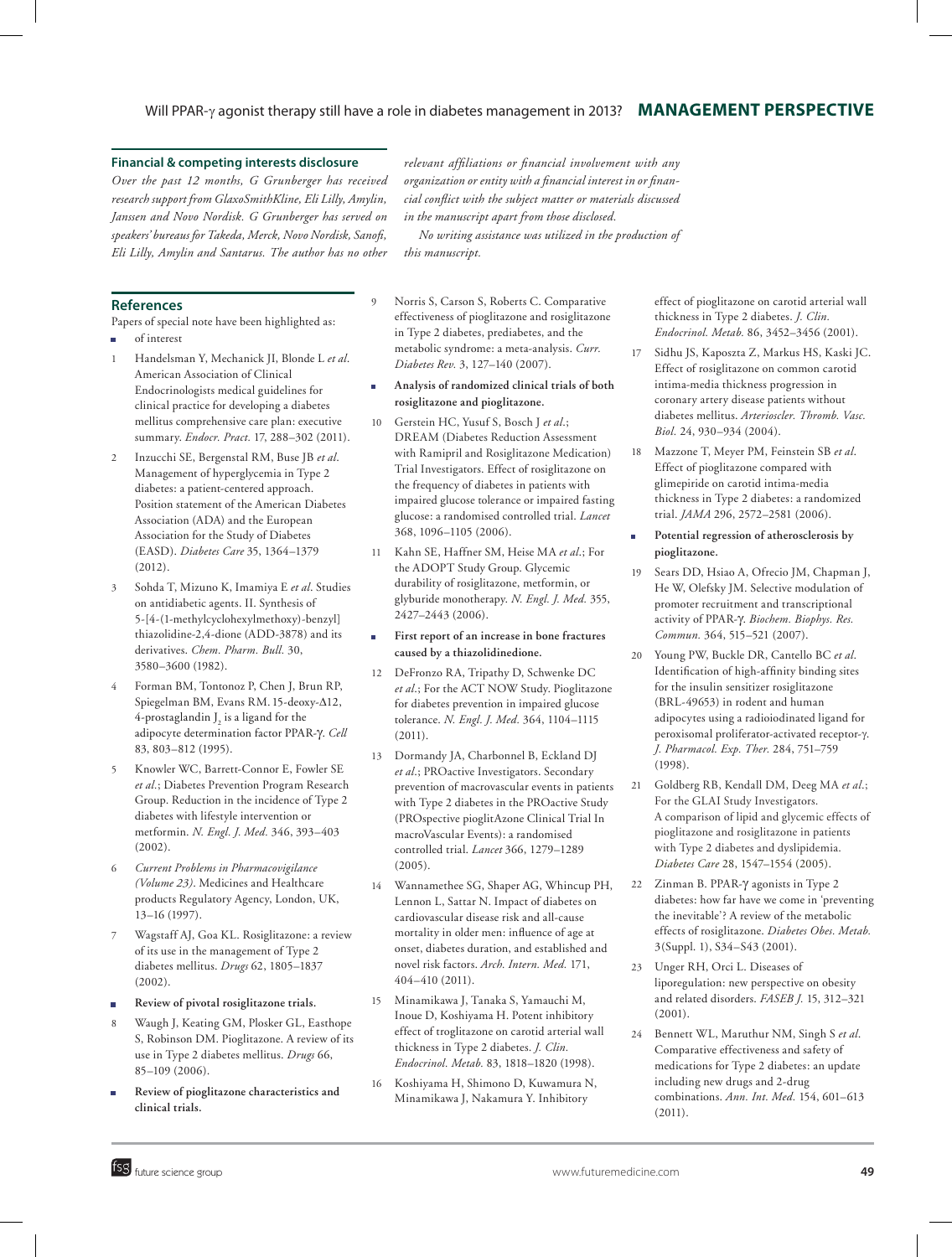## **MANAGEMENT PERSPECTIVE** Grunberger

- 25 Bloomgarden ZT, Dodis R, Viscoli CM, Holmboe ES, Inzucchi SE. Lower baseline glycemia reduces apparent oral agent glucoselowering efficacy: a meta-regression analysis. *Diabetes Care* 29, 2137–2139 (2006).
- 26 Qaseem A, Humphrey LL, Sweet DE, Starkey M, Shekelle P. Oral pharmacologic treatment of Type 2 diabetes mellitus: a clinical practice guideline from the American College of Physicans. *Ann. Intern. Med.* 156, 218–231 (2012).
- 27 Nissen SE, Wolski K. Effect of rosiglitazone on the risk of myocardial infarction and death from cardiovascular causes. *N. Engl. J. Med.* 356, 2457–2471 (2007).
- <sup>n</sup> **Analysis that started the 'Avandia® scare'.**
- 28 Psaty BM, Furberg CD. The record of rosiglitazone and the risk of myocardial infarction. *N. Engl. J. Med.* 357, 67–69 (2007).
- 29 Lipscombe LL, Gomes T, Levesque LE, Hux JE, Juurlink DN, Alter DA. Thiazolidinediones and cardiovascular outcomes in older patients with diabetes. *JAMA* 298, 2634–2643 (2007).
- 30 Singh S, Loke YK, Furberg CD. Long-term risk of cardiovascular events with rosiglitazone. A meta-analysis. *JAMA* 298, 1189–1195 (2007).
- 31 Winkelmeyer WC, Setoguchi S, Levin R, Solomon DH. Comparison of cardiovascular outcomes in elderly patients with diabetes who initiated rosiglitazone vs pioglitazone therapy. *Arch. Intern. Med.* 168, 2368–2375 (2008).
- 32 Graham DJ, Oullet-Hellstrom R, MaCurdy TE *et al*. Risk of acute myocardial infarction, stroke, heart failure and death in medicare patients treated with rosglitazone or pioglitazone. *JAMA* 304, 411–418 (2010).
- Loke YK, Kwok CS, Singh S. Comparative cardiovascular effects of thiazolidinediones: systematic review and meta-analysis of observational studies. *BMJ* 342, d1309 (2011).
- 34 Diamond GA, Bax L, Kaul S. Uncertain effects of rosiglitazone on the risk for myocardial infarction and cardiovascular death. *Ann. Intern. Med.* 147, 578–581 (2007).
- 35 Mannucci E, Monami M, Di Bari M *et al*. Cardiac safety profile of rosiglitazone: a comprehensive meta-analysis of randomized clinical trials. *Int. J. Cardiol.* 143, 135–140 (2010).
- 36 Gerstein HC, Miller ME, Byington RP *et al.*  The Action to Control Cardiovascular Risk in Diabetes Study Group. Effects of intensive glucose lowering in Type 2 diabetes. *N. Engl. J. Med.* 358, 2545–2559 (2008).
- 37 Duckworth W, Abraira C, Moritz T *et al*. Glucose control and vascular complications in veterans with Type 2 diabetes. *N. Engl. J. Med.* 360, 129–139 (2009).
- 38 The BARI 2D Study Group. A randomized trial of therapies for Type 2 diabetes and coronary artery disease. *N. Engl. J. Med.* 360, 2503–2515 (2009).
- 39 Home PD, Pocock S, Beck-Nielsen H *et al*. Rosiglitazone Evaluated for Cardiovascular Outcomes in Oral Agent Combination Therapy for Type 2 Diabetes (RECORD): a multicentre, randomised, open-label trial. *Lancet* 373, 2125–2135 (2009).
- 40 Kung J, Henry RR. Thiazolidinedione safety. *Expert Opin. Drug Saf.* 11, 565–579 (2012).
- <sup>n</sup> **Recent review of thiazolidinedione safety and its future.**
- 41 Guan Y, Hao C, Cha DR *et al*. Thiazolidinediones expand body fluid volume through PPARg stimulation of ENaCmediated renal salt absorption. *Nat. Med.* 11, 861–866 (2005).
- 42 Berria R, Glass L, Mahankali A *et al*. Reduction in hematocrit and hemoglobin following pioglitazone treatment is not hemodilutional in Type II diabetes mellitus. *Clin. Pharmacol. Ther.* 82, 275–281 (2007).
- 43 Gimble J, Robinson C, Wu X *et al*. Peroxisome proliferator-activated receptor- $\gamma$  activation by thiazolidinediones induces adipogenesis in bone marrow stromal cells. *Mol. Pharmacol.* 50, 1087–1094 (1996).
- 44 Grey A, Bolland M, Gamble G *et al*. The peroxisome proliferator-activated receptor-g agonist rosiglitazone decreases bone formation and bone mineral density in healthy postmenopausal women: a randomized, controlled trial. *J. Clin. Endocrinol. Metab.* 92, 1305–1310 (2007).
- 45 Wei W, Wan Y. Thiazolidinediones on PPARg: the roles in bone remodeling. *PPAR Res.* 2011, 867180 (2011).
- 46 Berberoglu Z, Gursoy A, Bayraktar N, Yazici AC, Bascil Tutuncu N, Guvener Demirag N. Rosiglitazone decreases serum bone-specific alkaline phosphatase activity in postmenopausal women. *J. Clin. Endocrinol. Metab.* 92, 3523–3530 2007).
- 47 Glintborg D, Andersen M, Hagen C, Heickendorff L, Hermann AP. Association of pioglitazone treatment with decreased bone mineral density in obese premenopausal patients with polycystic ovary syndrome: a randomized, placebo-controlled trial. *J. Clin. Endocrinol. Metab.* 93, 1696–1701 (2008).
- 48 Zinman B, Haffner SM, Herman WH *et al*.; For the A Diabetes Outcome Progression Trial

Study Group. Effect of rosiglitazone, metformin, and glyburide on bone biomarkers in patients with Type 2 diabetes. *J. Clin. Endocrinol. Metab.* 95, 134–142 (2010).

- 49 Solomon DH, Cadarette SM, Choudhry NK, Canning C, Levin R, Sturmer T. A cohort study of thiazolidinediones and fractures in older adults with diabetes. *J. Clin. Endocrinol. Metab.* 94, 2792–2798 (2009).
- 50 Habib ZA, Havstad SL, Wells K, Divine G, Pladevall M, Williams LK. Thiazolidinedione use and the longitudinal risk of fractures in patients with Type 2 diabetes mellitus. *J. Clin. Endocrinol. Metab.* 95, 592–600 (2010).
- 51 Hsiao FY, Mullins CD. The association between thiazolidinediones and hospitalisation for fracture in Type 2 diabetic patients: a Taiwanese population-based nested case-control study. *Diabetologia* 53, 4889–4896 (2010).
- 52 Dormuth CR, Carney G, Carleton B, Bassett K, Wright JM. Thiazolidinediones and fractures in men and women. *Arch. Intern. Med.* 169, 1395–1402 (2009).
- 53 Loke YK, Singh S, Furberg CD. Long-term use of thiazolidinediones and fractures in Type 2 diabetes: a meta-analysis. *CMAJ* 180, 32–39 (2009).
- 54 Aubert RE, Herrera V, Chen W, Haffner SM, Pendergrass M. Rosiglitazone and pioglitazone increase fracture risk in women and men with type diabetes. *Diabete Obes. Metab.* 12, 716–721 (2010).
- 55 Motola D, Piccinni C, Biagi C, Raschi E, Marra M, Marchesini G. Cardiovascular, ocular and bone adverse reactions associated with thiazolidinediones: a disproportionality of the US FDA adverse event reporting system database. *Drug Saf.* 35, 315–323 (2012).
- 56 van Lierop AH, Hamdy NA, van der Meer RW *et al*. Distinct effects of pioglitazone and metformin on circulating sclerostin and biochemical markers of bone turnover in men with Type 2 diabetes mellitus. *Eur. J. Endocrinol.* 166, 711–716 (2012).
- 57 Actos® (pioglitazone hydrochloride), Package Insert. Takeda Pharmaceuticals America Inc., IL, USA.
- 58 Lewis JD, Ferrara A, Peng T *et al*. Risk of bladder cancer among diabetic patients treated with pioglitazone. Interim report of a longitudinal cohort study. *Diabetes Care* 34, 916–922 (2011).
- 59 Neumann A, Weill A, Ricordeau P, Fagot JP, Alla F, Allemand H. Pioglitazone and risk of bladder cancer among diabetic patients in France: a population-based cohort study. *Diabetologia* 55, 1953–1962 (2012).